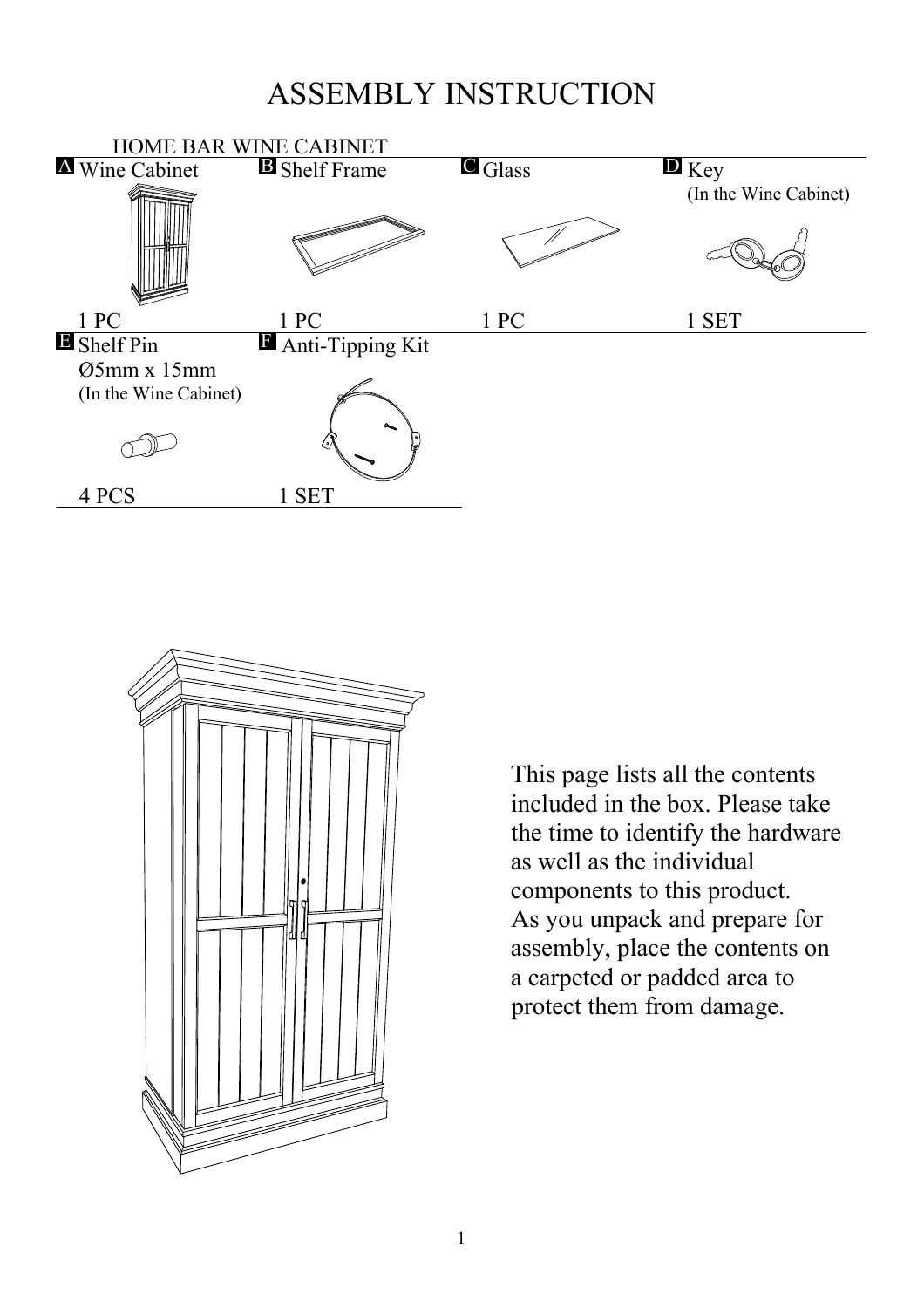1 Open the door of Wine Cabinet (A) and take out Key (D) & Shelf Pin (E) (in the plastic bag) from the inside of the door.



2 Open the other door of Wine Cabinet (A). Insert Shelf Pin (E) into pre-drilled holes of Wine Cabinet (A) and place Shelf Frame (B) to Wine Cabinet (A). Then place Glass (C) onto Shelf Frame (B).

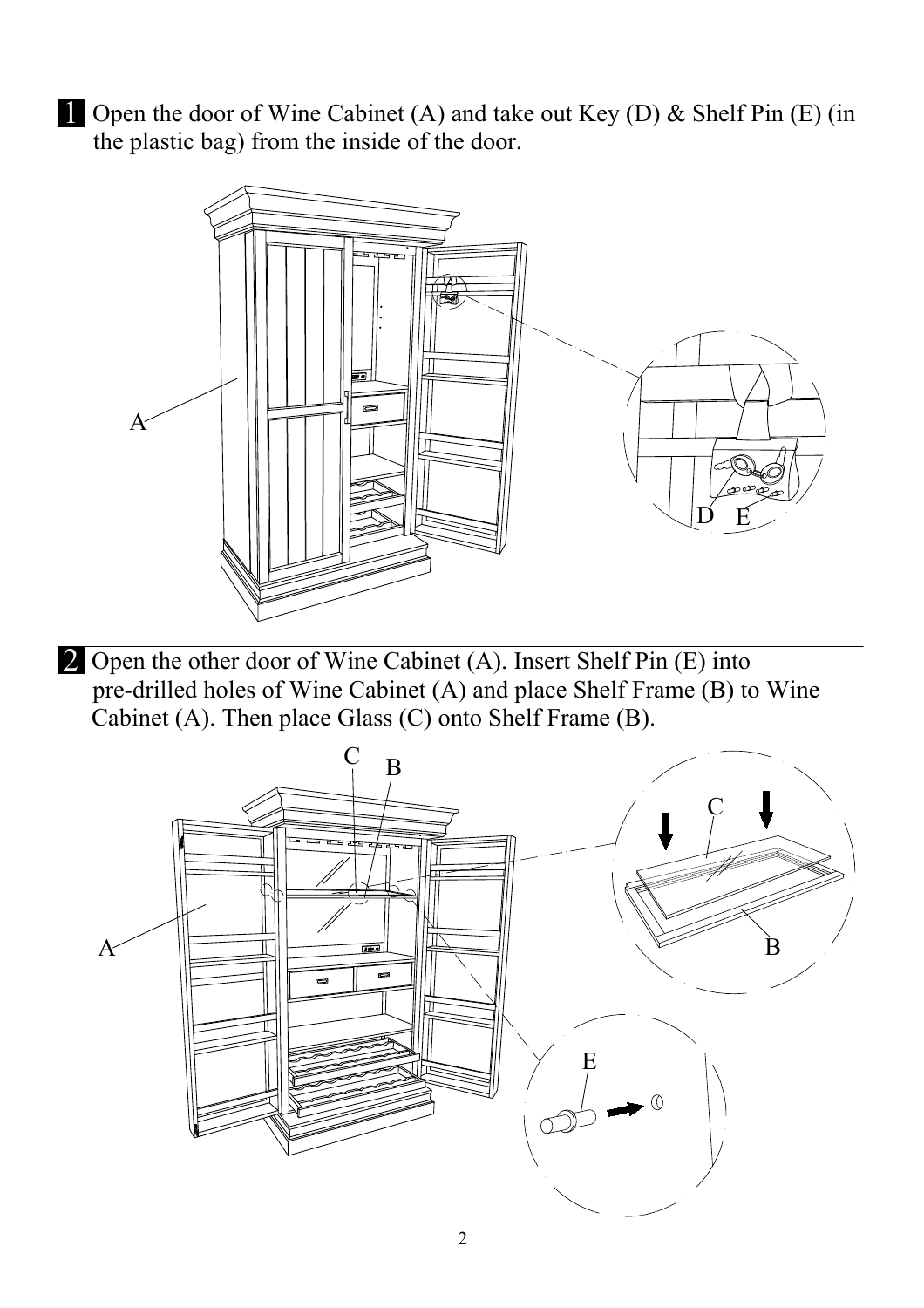3 Close and lock both doors of Wine Cabinet (A) using Key (D). Stand the Home Bar Wine Cabinet up on an even surface and check that it is balanced. If there is a slight wobble, please adjust the levelers.